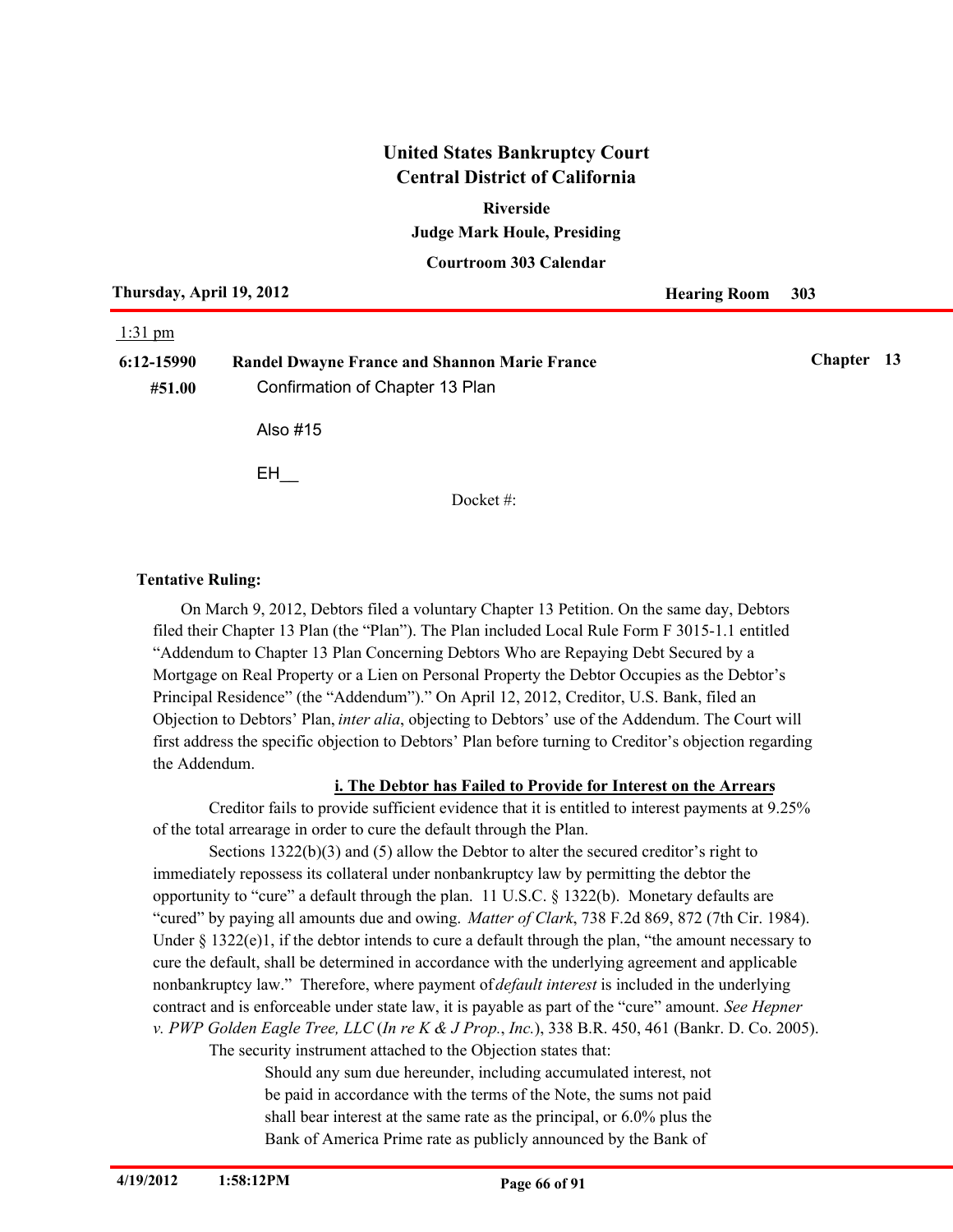**Judge Mark Houle, Presiding Riverside**

**Courtroom 303 Calendar**

#### **Thursday, April 19, 2012 Hearing Room** 303

#### 1:31 pm

## **Cont.... Randel Dwayne France and Shannon Marie France Chapter 13**

America National Trust and Savings Association, a National Association as its "Referenced Rate", whichever is higher,…

That is, the default interest rate, pursuant to the agreement, is either the same rate on the principal or 6% plus the Bank of America prime rate, whichever is higher. However, Creditor failed to provide evidence of the Bank of America prime rate alongside its Objection, much less any evidence to admit the document attached to the objection. Therefore, while Creditor's assertion that it is entitled to 9.25% interest on the arrears in order to cure the default, the Movant has failed to meets its evidentiary burden.

## **ii. The Addendum Objection**

Before turning to the merits of the Addendum objection, the Court notes the purpose behind the Addendum. The Bankruptcy Judges in the Central District of California created this Addendum for the following reasons:

> According to the chair of the ad hoc committee of Central District of California bankruptcy judges that apparently crafted the Addendum, it was designed and adopted in response to two needs: overcoming the reluctance of secured creditors to communicate with debtors in chapter 13, and preventing a secured creditor from assessing additional fees and costs against the debtor at the conclusion of the bankruptcy case that had not been communicated to the debtor or approved by the bankruptcy court. The committee originally proposed adoption of a general order by the bankruptcy court that would require that provisions such as those ultimately incorporated in the Addendum be included in all chapter 13 plans. However, this proposal was rejected by the district's board of judges, which preferred that such decisions be made in each bankruptcy case, and not imposed on chapter 13 debtors by a general order. As a result, the committee ultimately proposed a non-binding, optional form, the Addendum, the propriety of which could be adjudicated on a case-by-case basis.

*In re Herrera*, 422 B.R. 698, 704–705 (9th Cir. BAP 2010), *aff'd*, *sub nom.* Monroy v. U.S. Bank, N.A. (In re Monroy), 650 F.3d 1300 (9th Cir. 2011) . Furthermore, "the Addendum was approved by majority vote of the bankruptcy judges of the Central District of California, and the judges'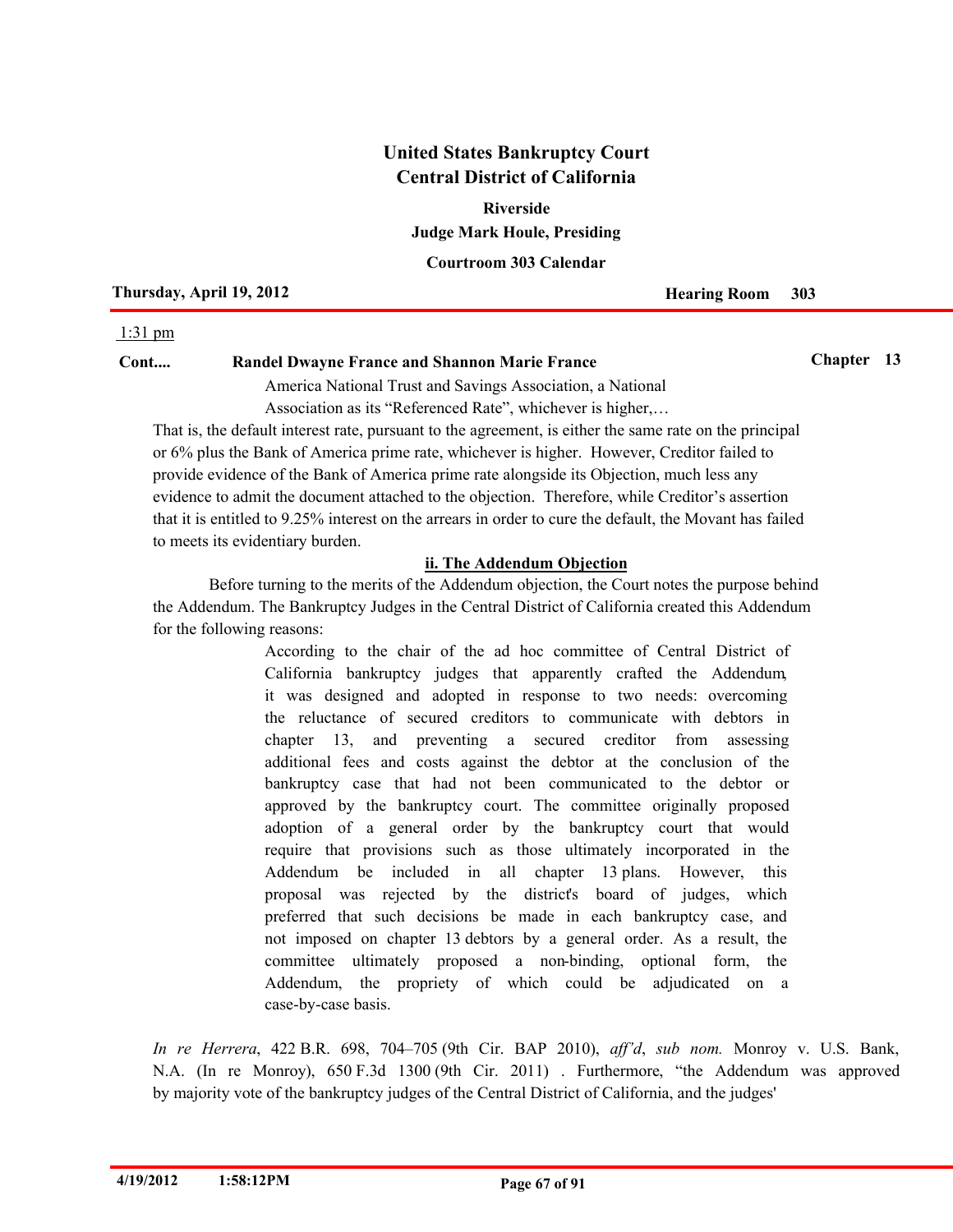**Judge Mark Houle, Presiding Riverside**

**Courtroom 303 Calendar**

**Thursday, April 19, 2012 Hearing Room** 303

#### 1:31 pm

## **Cont.... Randel Dwayne France and Shannon Marie France Chapter 13**

decision was implemented via 'Local Form 3015–1.1A.'" *Id.* at 705.

The Court also notes that the use of the Addendum was upheld by the Ninth Circuit Bankruptcy Appellate Panel over Creditor's objection in *In re Herrera* and affirmed by the Ninth Circuit in *Monroy*. The use of the Addendum is the subject to a similar appeal in the case of *U.S. Bank v. Vu (In re Vu)*, BAP No. 10-1332. The Court declines to rule on the issues presented in the current objection to the extent that those issues are pending appeal.

Creditor argues that the Addendum is now superfluous in light of Federal Rule of Bankruptcy Procedure 3002.1, enacted on December 1, 2011. Creditor specifically objects because: (1) Section (A)(6) of the Addendum Violates Rule 3002.1(b) and (c); (2) Section (A)(2) is duplicative, superfluous, and will impose a monthly cost on Debtors; (3) Section (A)(5) of the Addendum is also duplicative, superfluous, and will impose a monthly cost on Debtors; (4) Section (B)(2) of the Addendum needs revision; (5) secured creditor is entitled to an evidentiary hearing concerning the compliance costs associated with the Addendum.

## **a. Is Section (A)(6) of the Addendum Duplicative or Superfluous of FRBP 3002.1(b) and (c)?**

Federal Rule of Bankruptcy Procedure ("FRBP") 9029 states that, "Each district court acting by a majority of its district judges may make and amend rules governing practice and procedure in all cases and proceedings within the district court's bankruptcy jurisdiction which *are consistent with—but not duplicative of—*Acts of Congress and these rules." The Ninth Circuit Bankruptcy Appellate Panel ("BAP") promulgated a three-part test for determining whether a local rule is valid: "(1) whether it is consistent with Act of Congress and the Federal Rules of Bankruptcy Procedure; (2) whether it is more than merely duplicative of such statutes and rules; and (3) whether it prohibits or limits the use of Official Forms." *Garner v. Shier* (*In re Garner*), 246 B.R. 617, 624 (B.A.P. 9th Cir. 2000)

The Creditor here challenges the Plan Addendum, approved for use by the bankruptcy judges of the Central District of California, as being violative of FRBP 9029. In *Greenpoint Mortgage Funding v, Herrera* (*In re Herrera*), the Ninth Circuit BAP addressed whether the Plan Addendum, imposed redundant and/or onerous reporting duties on mortgage creditors. The Court upheld the legitimacy of the Addendum and found it was not violative of the provisions of the Bankruptcy Code. In so deciding, the Court found that, "Section 1322(B)(11) provides that a chapter 13 plan may 'include any other provision not inconsistent with [Title 11].' This grant gives debtors considerable discretion to tailor the terms of a plan to their individual circumstances." 422 B.R. 698, 710 (9th Cir. BAP 2011). *Herrara* and FRBP 9029, therefore, do not prohibit the each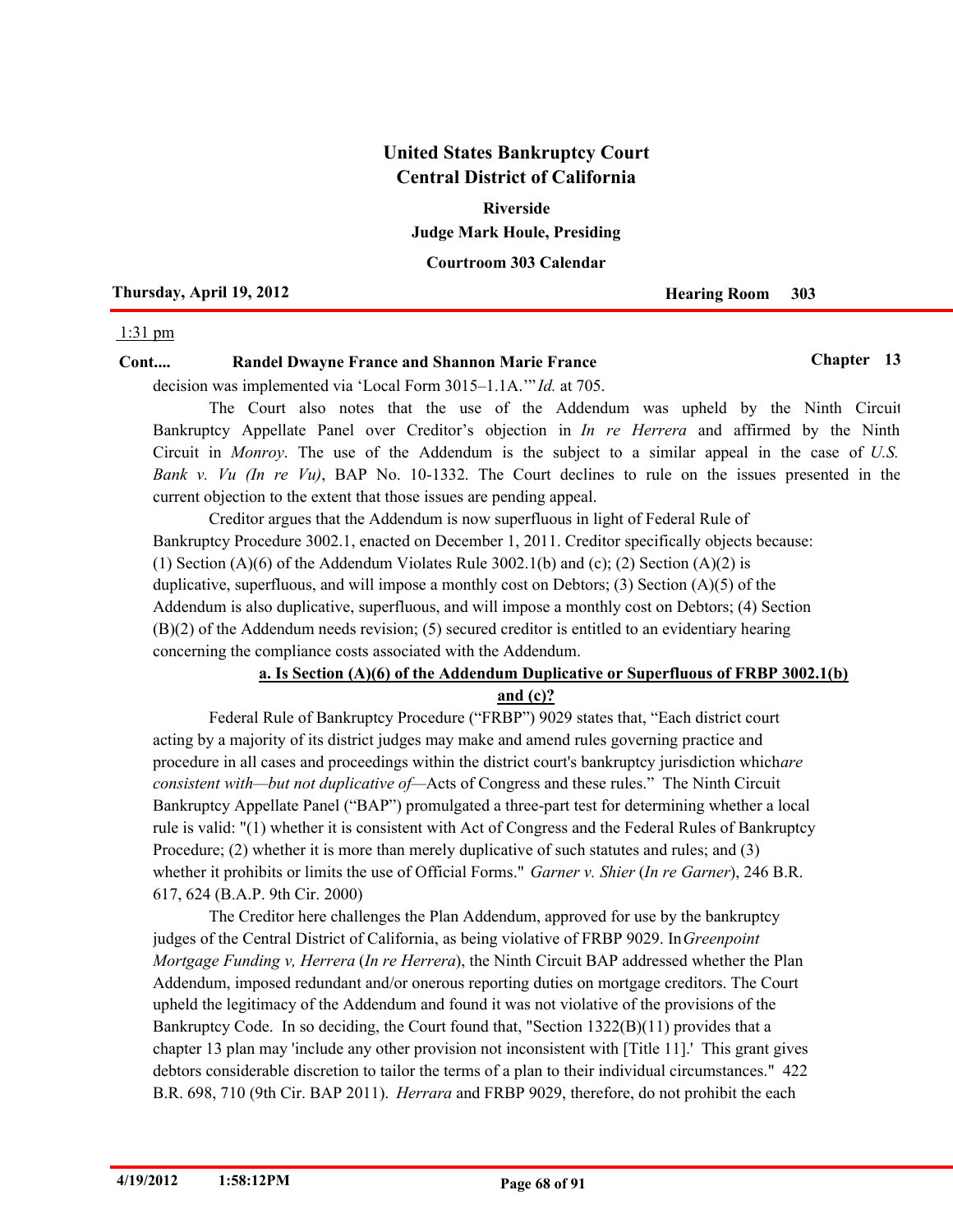# **Judge Mark Houle, Presiding Riverside**

## **Courtroom 303 Calendar**

| Thursday, April 19, 2012 |                                                                                                                              | <b>Hearing Room</b> | 303        |  |
|--------------------------|------------------------------------------------------------------------------------------------------------------------------|---------------------|------------|--|
| $1:31 \text{ pm}$        |                                                                                                                              |                     |            |  |
| Cont                     | <b>Randel Dwayne France and Shannon Marie France</b>                                                                         |                     | Chapter 13 |  |
|                          | district from creating additional requirements so long as they do not duplicate the requirements<br>under the Federal Rules. |                     |            |  |
|                          | FRBP 3002.1(b) requires 21 day notice before:                                                                                |                     |            |  |
|                          | Any change in payment amount is due                                                                                          |                     |            |  |

FRBP 3002.1(c) requires 180 day notice after the date on which any of the following are due: Post-petition fees, expenses, or charges incurred in connection with claim and that claimant

...including any change that results from interest rate or escrow adjustment.

asserts are recoverable against debtor or debtor's principal residence

Section (A)(6) of the Addendum requires quarterly notice of: Any amounts due (see 3002.1(c)) OR proposed changes in payments (see 3002.1(b)) The nature (not in FRBP) and expense (see 3002.1(c)) of the charge; AND Date of payment (not in FRBP)

Section  $(A)(6)$  of the Addendum simply includes additional requirements to FRBP 3002.1(b)(c). FRBP 3002.1 does not require notice of including the nature of the amount due or proposed payment or require the date of the payment to be on the notice. Therefore, the notices by required Section (A)(6) of the Addendum include additional information which is not contained in the FRBP 3002.1 notices Additionally, Section (A)(6) of the Addendum requires that these notices come at least once every 3 months. Section (A)(6) of the Addendum does not change the date notices are due under FRBP 3002.1, it merely requires additional notifications.

## **b. Is Section (A)(2) Duplicative or Superfluous, or will it Impose a Monthly Cost on Debtors?**

Creditor argues that Section (A)(2) is duplicative of Rule 3002.1 and therefore, violates Rule 9029. Section  $(A)(2)$  states:

> (2) Except as provided in paragraphs (3) and (4) below, if the Mortgage Creditor provided monthly statements to the debtor pre-petition, the Mortgage Creditor must provide monthly statements to the debtor. The monthly statements must contain at least the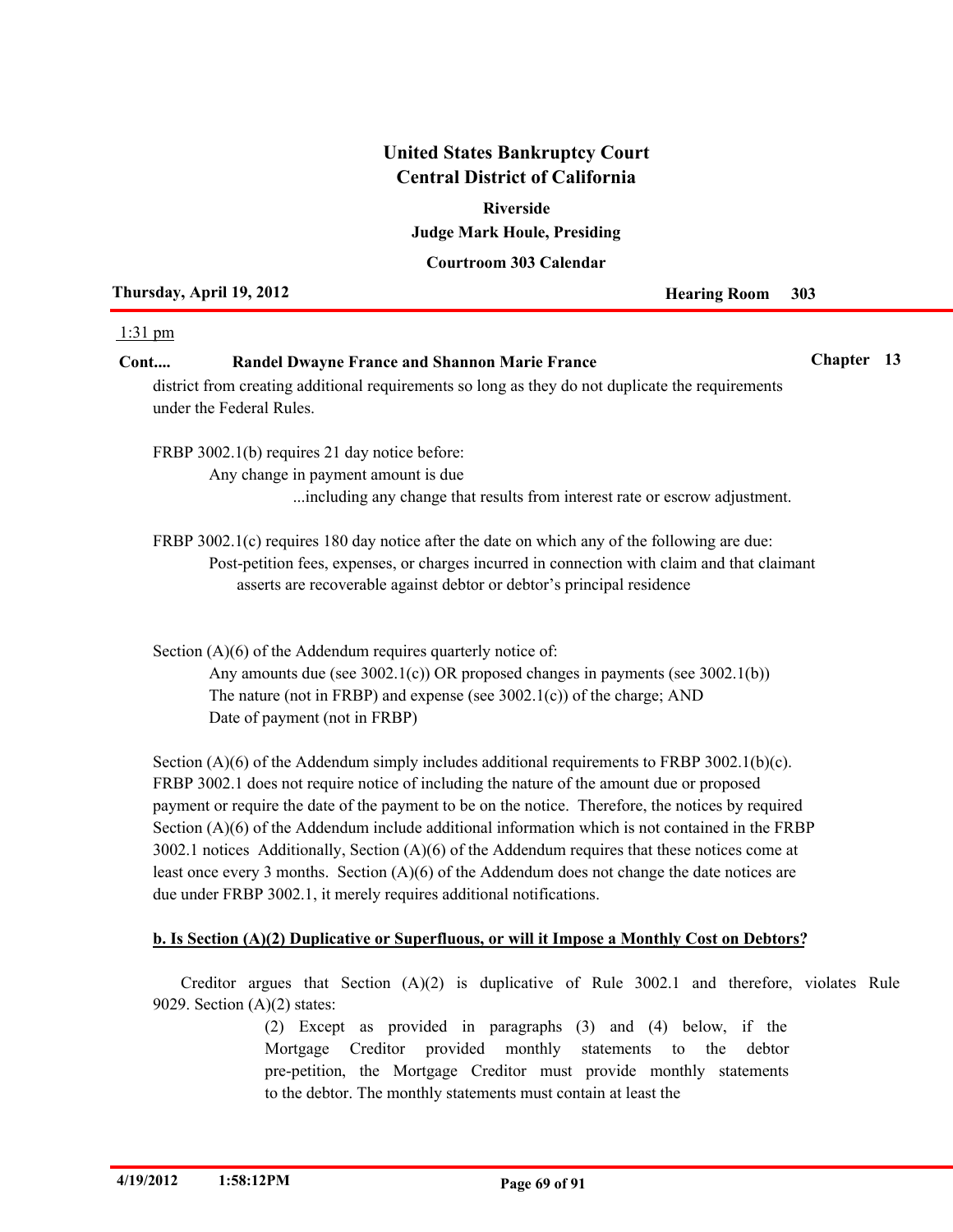**Riverside**

**Judge Mark Houle, Presiding**

**Courtroom 303 Calendar**

**Thursday, April 19, 2012 Hearing Room** 303

#### 1:31 pm

| Cont | <b>Randel Dwayne France and Shannon Marie France</b>                  | Chapter 13 |  |
|------|-----------------------------------------------------------------------|------------|--|
|      | following information concerning post-petition mortgage payments to   |            |  |
|      | be made outside the Plan:                                             |            |  |
|      | (a) The date of the statement and the date the next payment is due;   |            |  |
|      | (b) The amount of the current monthly payment;                        |            |  |
|      | (c) The portion of the payment attributable to escrow, if any;        |            |  |
|      | (d) The post-petition amount past due, if any, and from what date;    |            |  |
|      | (e) Any outstanding post-petition late charges;                       |            |  |
|      | (f) The amount and date of receipt of all payments received since the |            |  |
|      | date of the last statement;                                           |            |  |
|      | (g) A telephone number and contact information that the debtor or the |            |  |
|      | debtor's attorney may use to obtain reasonably prompt information     |            |  |
|      | regarding the loan and recent transactions; and                       |            |  |
|      | (h) The proper payment address.                                       |            |  |
|      |                                                                       |            |  |

However, upon review of Creditor's objection, the Court cannot find any persuasive reasoning as to how Section  $(A)(2)$  is duplicative of Rule 3002.1. Creditor states that it will "incur attorney" fees in having any custom monthly mortgage statement prepared, reviewed and distributed,--and this will be passed on to the Debtor." First, Creditor provides no evidence as to attorney fees. Moreover, this "custom statement" would assumingly be created from producing the required monthly statement under (A)(2). Creditor has provided no evidence demonstrating how or why complying with the Addendum reporting requirements will create extensive attorney fees other than "Creditor estimates that it will incur a fee of approximately \$50 per month to prepare, review and disburse such monthly statements in accordance with the Addendum." Regardless, this argument is itself superfluous, as the real issue here is whether Section  $(A)(2)$  is duplicative of Rule 3002.1.

Creditor's remaining argument is that "Debtors do not need a monthly statement with all the details set forth in Section (A)(2) when the Secured Creditor is already required to file a proof of claim that goes into great detail, and the Secured Creditor is mandated by the new rules to provide notice of any payment changes and the incurrence of *any* post-petition cost or fee." In sum, Creditor's argument appears to be that Debtor will mostly receive all the information required to be included on the monthly statement through new Rule 3002.1 in one way or another. However, the monthly statement, per the Addendum, requires additional information that is not included in creditor's proof of claim, or through the Rule 3002.1(c) itemized expense reporting requirement. For example, neither the Proof of Claim Attachment or the statement pursuant to Rule 3002.1 will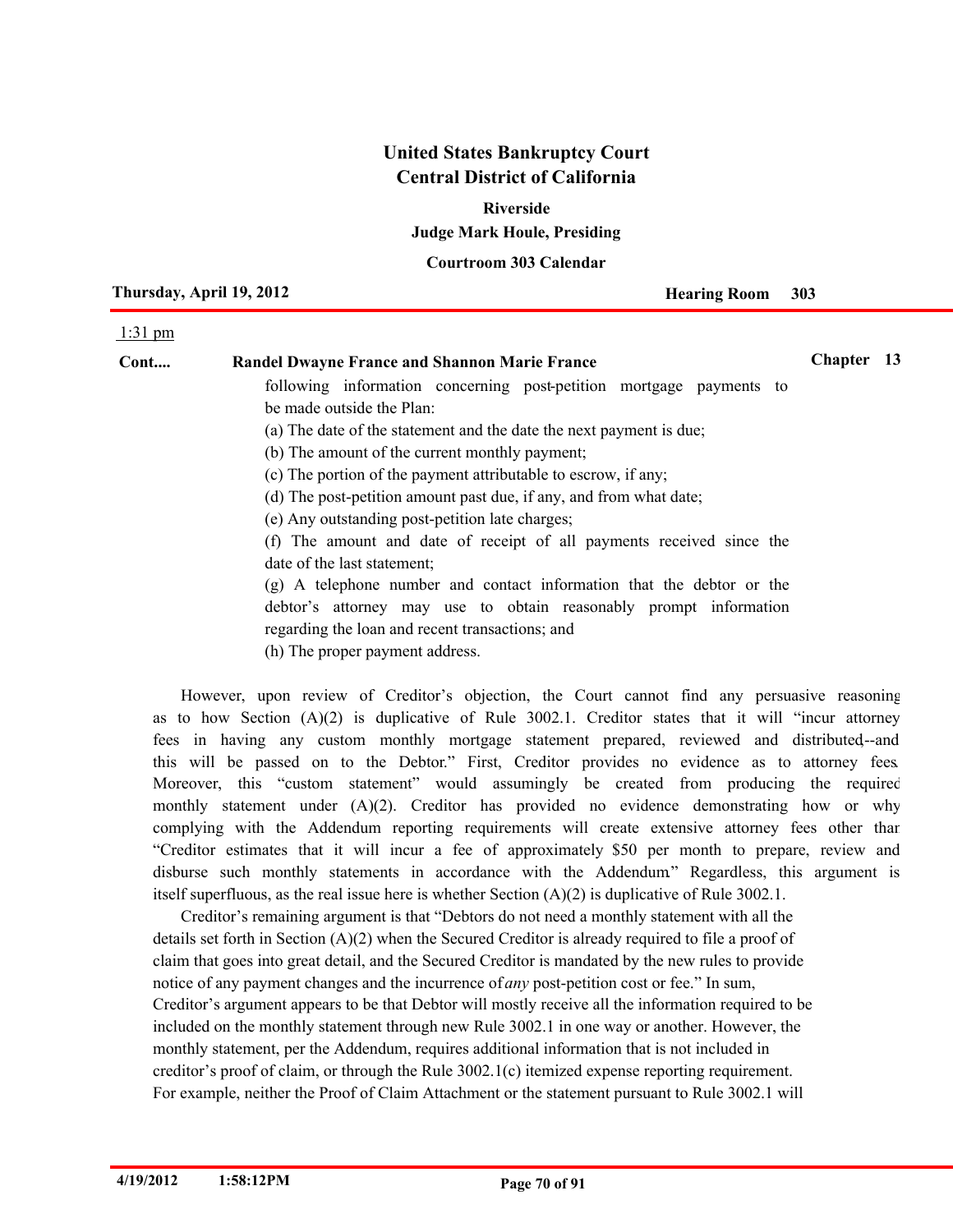**Judge Mark Houle, Presiding Riverside**

**Courtroom 303 Calendar**

## **Thursday, April 19, 2012 Hearing Room** 303

## 1:31 pm

## **Cont.... Randel Dwayne France and Shannon Marie France Chapter 13**

include the amount of the current monthly payment, the amount and date of receipt of all payments received since the date of the last statement, the telephone number or contact information for the loan information, etc. Therefore,  $(A)(2)$  is not duplicative of Rule 3002.1.

## **c. Is Section (A)(5) Duplicative or Superfluous, or will it Impose a Monthly Cost on Debtors?**

Creditor argues that Section (A)(5) is duplicative of RESPA and Form B 10S1. Creditor asserts that debtors will be substantially apprised of all the information listed in  $(A)(5)$  through its monthly statement, coupled with mandated REPSA disclosures, and Form B 10S1. However, Creditor provides *no evidence or reasoning* in support of its argument that these documents will provide substantially the same information as required by Section (A)(5). Creditor does not give the Court any evidence of what RESPA requires or what is provided in its regular monthly statement. Further, Rule 3002.1 does not address certain requirements of  $(A)(5)$ , including the original maturity date of the loan, the interest paid year-to-date, and property taxes.

Additionally, Creditor provides no evidence or argument as to how Section  $(A)(5)$  will impose a monthly cost on debtors.

## **d. Section (B)(2) is Helpful but Needs Revision**

Creditor complains that Section  $(B)(2)$  of the Addendum needs to be revised. This does not appear to be an actual objection to Debtors' Plan, or an objection that Section (B)(2) violates Rule 9029, but a general complaint about the logic of the Addendum Section. Further, Creditor cites no authority suggesting this Section is without legal foundation.

## **e. Secured Creditor is Entitled to an Evidentiary Hearing Concerning Compliance Costs Associated with the Addendum**

Secured Creditor demands an evidentiary hearing concerning the compliance costs associated with the Addendum. However, Creditor does not provide the Court with any evidence that it is entitled to such an evidentiary hearing, not even through a sworn declaration. Pursuant to LBR 9013-1(i) all factual contentions contained in an opposition must be presented by declaration. Creditor has failed to do that here.

Furthermore, the Court will not entertain these issues to the extent that they overlap with the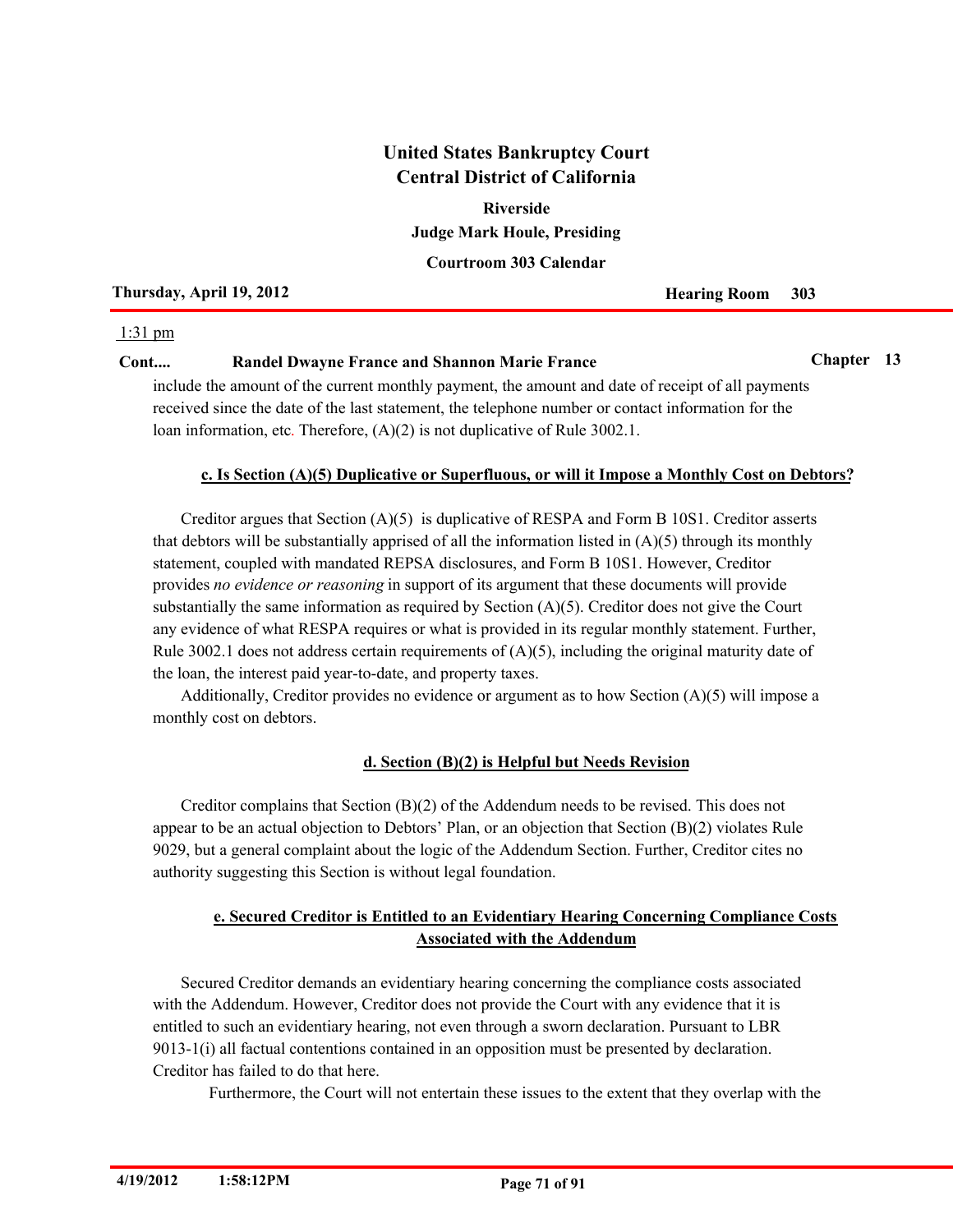# **Judge Mark Houle, Presiding Riverside**

## **Courtroom 303 Calendar**

**Thursday, April 19, 2012 Hearing Room 303**

#### 1:31 pm

## **Cont.... Randel Dwayne France and Shannon Marie France Chapter 13**

issues pending appeal in the *U.S. Bank v. Vu (In re Vu)*, BAP No. 10-1332. It appears that this issue overlaps with issues on appeal in this matter, specifically, issue "f" on appeal. *Appellant's Opening Brief*, at 2.

Party Information

Debtor(s):

Randel Dwayne France Represented By

Jenny L Doling

Joint Debtor(s):

Shannon Marie France **Represented By** 

Jenny L Doling

Trustee(s):

Amrane (RS) Cohen (TR)